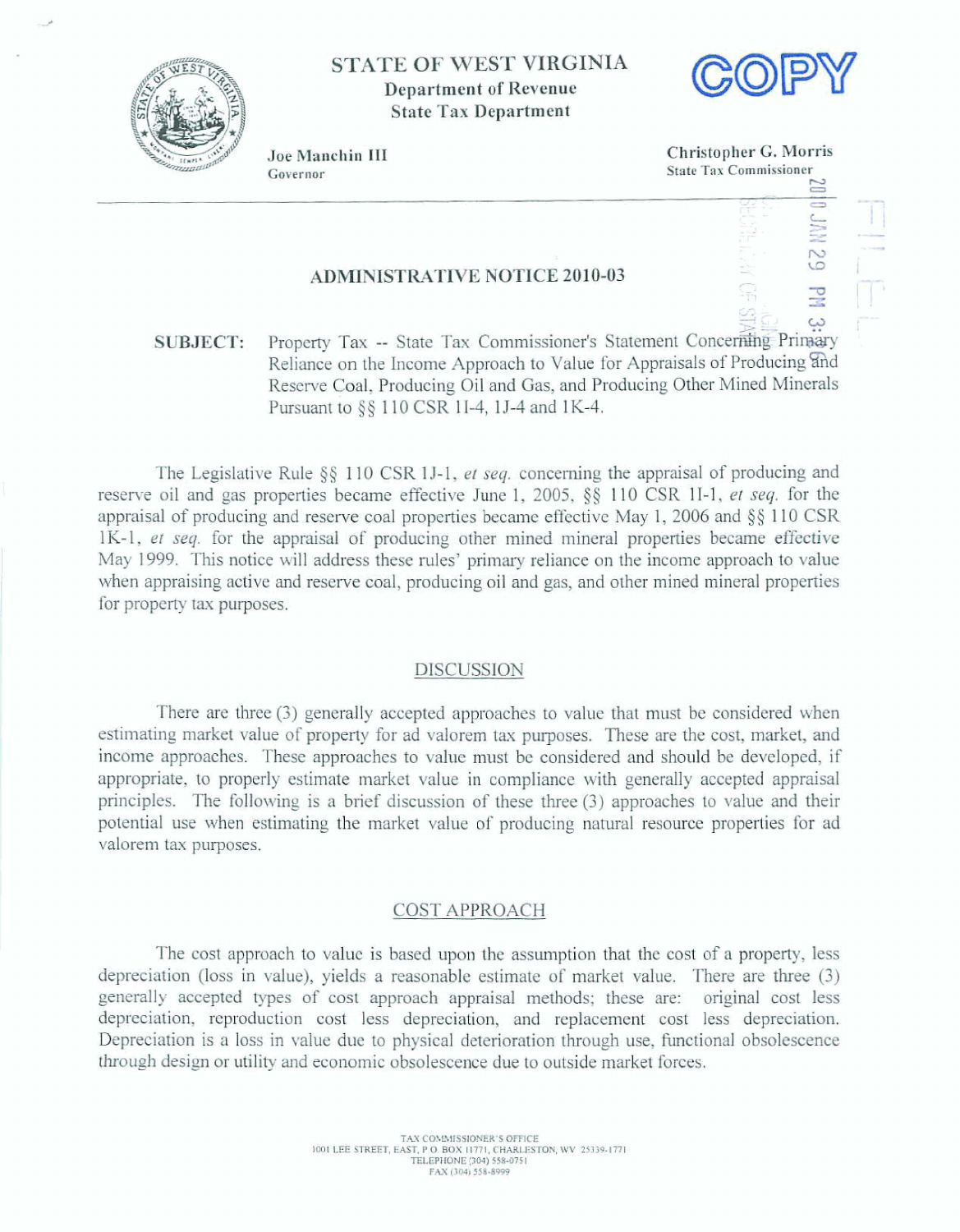### Atln~iriistrative **Notice** 2010-03

Original cost less depreciation is the cost of acquisition of a property less a loss in value due to physical deterioration, functional obsolescence and economic obsolescence. This approach is widely employed in the appraisal of "cost-based" regulated utilities. however it has a limited application when appraising producing natural resource properties, as many of these types of properties were acquired years ago at substantially less than current market value.

Reproduction cost less depreciation is the cost of reproducing an exact replica of a property less physical deterioration, functional obsolescence, and economic obsolescence. This approach is employed in appraising one-of-a-kind properties such as works of art or special purpose properties. 'an esample of which is the State's Capitol Building. Coal. oil and gas. and other mined minerals are a nonrenewable natural resource and therefore cannot be reproduced. Because of their nonrenewable nature, producing natural resource properties do not lend themselves to development of a rcproduction cost less depreciation appraisal.

Replacement cost less depreciation is the cost of replacing a property with one of like utility less physical deterioration and economic obsolescence. This approach is the most widely used of the three (3) cost approaches to value and is widely employed in the appraising of commercial and industrial personal property. Replacement cost has liniited application. hourever. in the appraisal of nonrenewable natural resource properties. as the resourcc cannot, by its nature. be replaced.

## MARKET APPROACH

The market approach to value is based upon the assumption that the recent selling price of comparable properties if properly analyzed and adjusted, if appropriate, will yield a reasonable estimate of current market value. This valuation approach is widely employed in the valuation of residential real estate where a considerable number of properties transfer on a reasonably frequent basis. Natural resource properties sell infrequenily and when they do sell they are quite oficn only a portion of the property acquisition thus diluting the purity of the market transaction. Therefore, the market approach to value has limited application because of the lack of a sufficient number of sales of natural resource properties to statistically support development of the approach for natural resource properties.

### INCOME APPROACII

The income approach to value is based upon the assumption that a property is worth the future income, discounted to present worth, that it will generate for a perspective buyer. The income approach is widely used in the appraisal of various types of income producing properties and is appropriately used in several taxing jurisdictions to value producing natural resource properties. i.e. natural resource propertics that produce an income stream. In addition. the income approach can be developed for non-producing properties through use of estimating the unit income value and apportioning the valuc to non-producing properties based upon their probable time of mining.